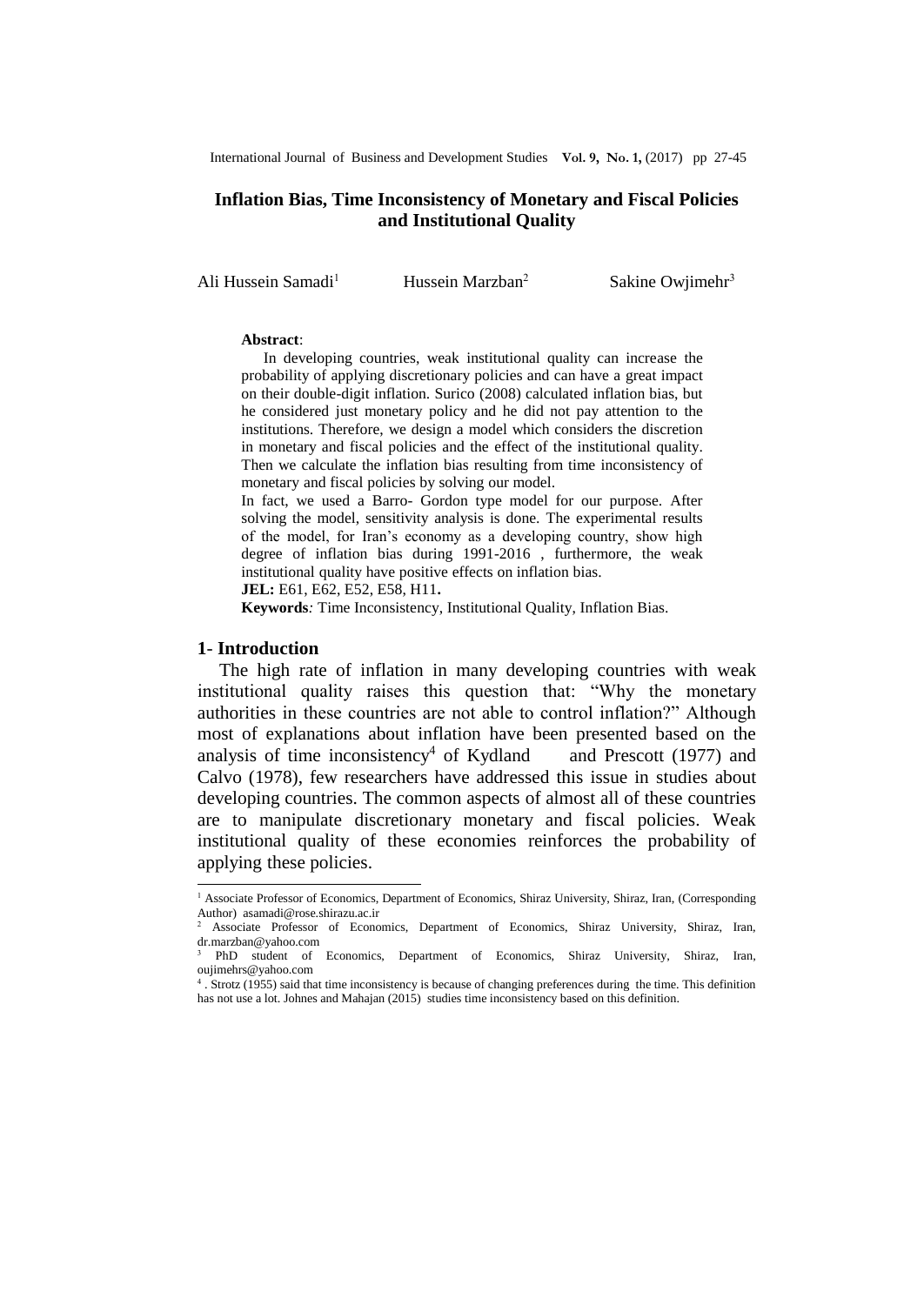Institutional quality can be the cause of applying discretionary policy and may also contain inconsistency solutions. In fact, the proposed solutions for time inconsistency have entranced the discussion of institutions into time inconsistency literature. Among these solutions, Rogoff conservative model (1983) has had remarkable application in time inconsistency studies. Huang and Wei (2006) have demonstrated that in developing countries with low institutional quality, the central bank should be less conservative.

 Surico (2008), obtained inflation bias equals with the difference between the optimal inflations in discretion and commitment situation. But he considered just monetary policy. Besides, he did not pay attention to the institutions.

 Since in developing countries, the central bank is not independent, the issue of delegation of the bank's authority to a conservative person does not matter. Therefore, one contribution of this study is that we have tried to make use of good governance indicators to clarify the role of institutions in time inconsistency. Thus, among the indicators of good governance, the two indicators of government effectiveness and regulatory quality have been introduced in the model.

In the end, by using data from Iran's economy as a developing country, the model is calibrated and the average of inflation bias during 1991- 2016 has been calculated.

The paper is organized as follows. Section 2 is devoted to theoretical considerations. Section 3, sets up the model. Section 4, drives the inflation bias via two approaches of discretion and commitment. In the last part of section 4, sensitivity analysis is conducted. Section 5, draws conclusions.

## **2**- **Some Theoretical Considerations**

The models used for the analysis of time inconsistency of monetary and fiscal policies (simultaneously) are categorized into two groups:

- Lucas and Stokey- type Models

# - Barro and Gordon - type Models

Lucas and Stokey (1983) designed a model for analyzing time inconsistency of monetary and fiscal policies. They used the Ramsey (1927)'s model. Because of its equilibrium condition and special structure, Lucas and Stokey's model has usually been considered as the basis for analyzing the multiple equilibria or expectations trap. Some studies such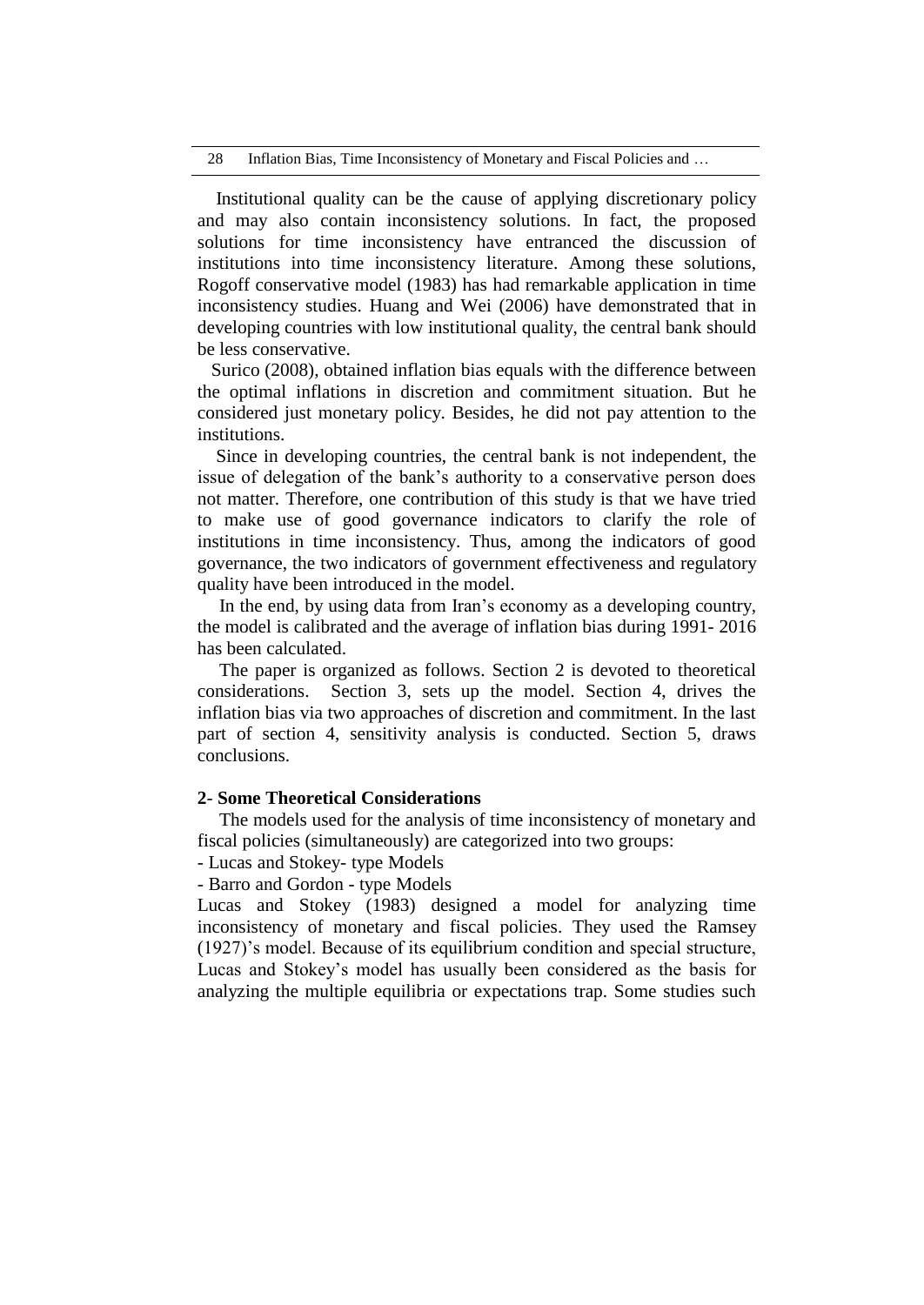as Himmels and Kirsanova (2013) and Bai and Kirsanova (2014) used this model.

 While, Barro and Gordon (1983) designed a model consist of the central bank loss function and Philips curve as the optimization constraint and examined the discretionary and commitment behavior of the central bank. After them, many researchers have tried to augment their model by adding the fiscal policy and considering the monetary and fiscal interactions. The first augmented model was proposed by Alsina-Tabellini (1987) has become the basis for many of simultaneous time inconsistency of monetary and fiscal policies.

The models based on Barro-Gordon are two groups. The first one, by adding the fiscal policy-maker, has considered a distinct loss function for him. For instance, Dixit and Lambertini (2000, 2003). The second group has regarded a general loss function for the government and the central bank so that in them, the inflation goal and the desirable output level is the same for both policy-makers. In such groups of models, the variables of fiscal policy such as government expenditures, tax and budget deficit are also embedded in loss function. Besides, the Philips curve is also generalized by adding the government's fiscal instruments (e.g., Huang and Wei, 2006; and Bohn, 2009).

But in all these models, despite the presence of fiscal policy, the main part of the discussion has still been the monetary policy and it is assumed that the fiscal policy has always been applied in a discretionary way so they do not consider commitment condition for fiscal policy. Thus, it seems that this issue can be considered as a great weakness for this group of models of Barro-Gordon type.

Therefore, this paper will apply Barro-Gordon type approach to calculate the inflation bias of time inconsistency of the monetary and fiscal policies. The contribution of this paper is that by adding new assumptions, one is able to observe the commitment to both monetary and fiscal policy makers.

## **2** -**1**- **Institutional Quality and Time Inconsistency**

Researchers have proposed various methods for solving the problem of time inconsistency. Since in time inconsistency of monetary policy, the assumption is that the central bank, to set the inflation rate, make the marginal cost of inflation equivalent with its marginal benefit, most of the solutions change the basic framework in a way that the marginal cost of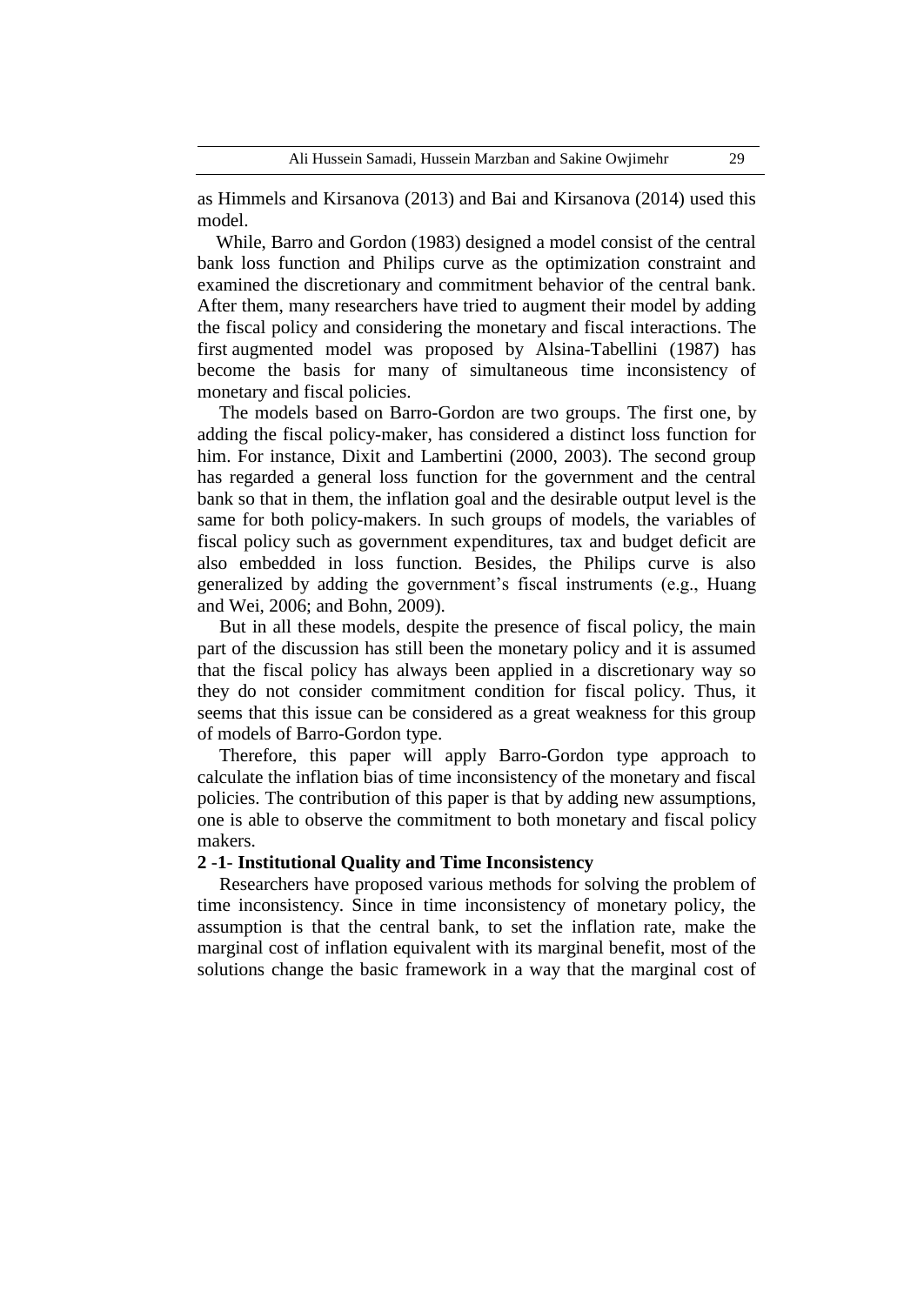inflation that impose on the central bank will be risen so that incentive of the central bank decreases for inflation<sup>1</sup>.

The noteworthy point is that these proposed solutions have entranced the discussion of institutional quality to the inconsistency literature.

Among the solutions, the model of authority delegation proposed by Rogoff (1983), has been regarded as the most famous and the most widely used model in the literature of inconsistency and is known more by the title of "Rogoff Conservative Model".

The discussion of institutional quality can be proposed in the form of "Good Governance."

The indices of good governance include voice and accountability, political stability and absence of violence, government effectiveness, and regulatory quality, the rule of law and control of corruption. In this study, we have tried to use two indicators of effectiveness of government and quality of regulation in time inconsistency model.

### **3**- **The Model**

 $\overline{a}$ 

In the present study, the framework of Barro-Gordon has been applied to calculate the inflation bias of time inconsistency of monetary and fiscal policies. These models consist of two main sections: loss function and the supply curve.

 According to the structure of the economy of the developing countries, the fiscal and monetary policies are dependent and are determined by a third person (the president). Thus, a general loss function which consists of fiscal and monetary variables is used.

In this case, it is possible to follow Merzlyakov (2012), to add the bargaining parameter of both monetary and fiscal policy to the general loss function. In fact, bargaining parameter of the relative fiscal to monetary policy can show the capability of the government in formulating and

<sup>&</sup>lt;sup>1</sup> The most important of these solutions are as follow:

Binding rules: a monetary policy based on rules rather than discretion.

Delegation: Based on this solution, the monetary policy-making is granted to someone who avoids inflation. In this solution, it is assumed that the preferences of the central banker about inflation are different from the society. In fact, the central banker gives more care to reducing the inflation. Thus, the marginal cost of inflation which is imposed on the central bank will be more than the people.

Reputation: In this solution, the reputation and credibility enters into a repeated game so that the motive for inflation destroys the credibility of the central bank for reaching low inflation. Consequently, people expect higher inflation in the future. Reputation loss by punishing from the central bank increases the marginal cost of inflation.

Incentive contracts: these are the arrangements in which the central bank is punished (either financially or through loss of credibility).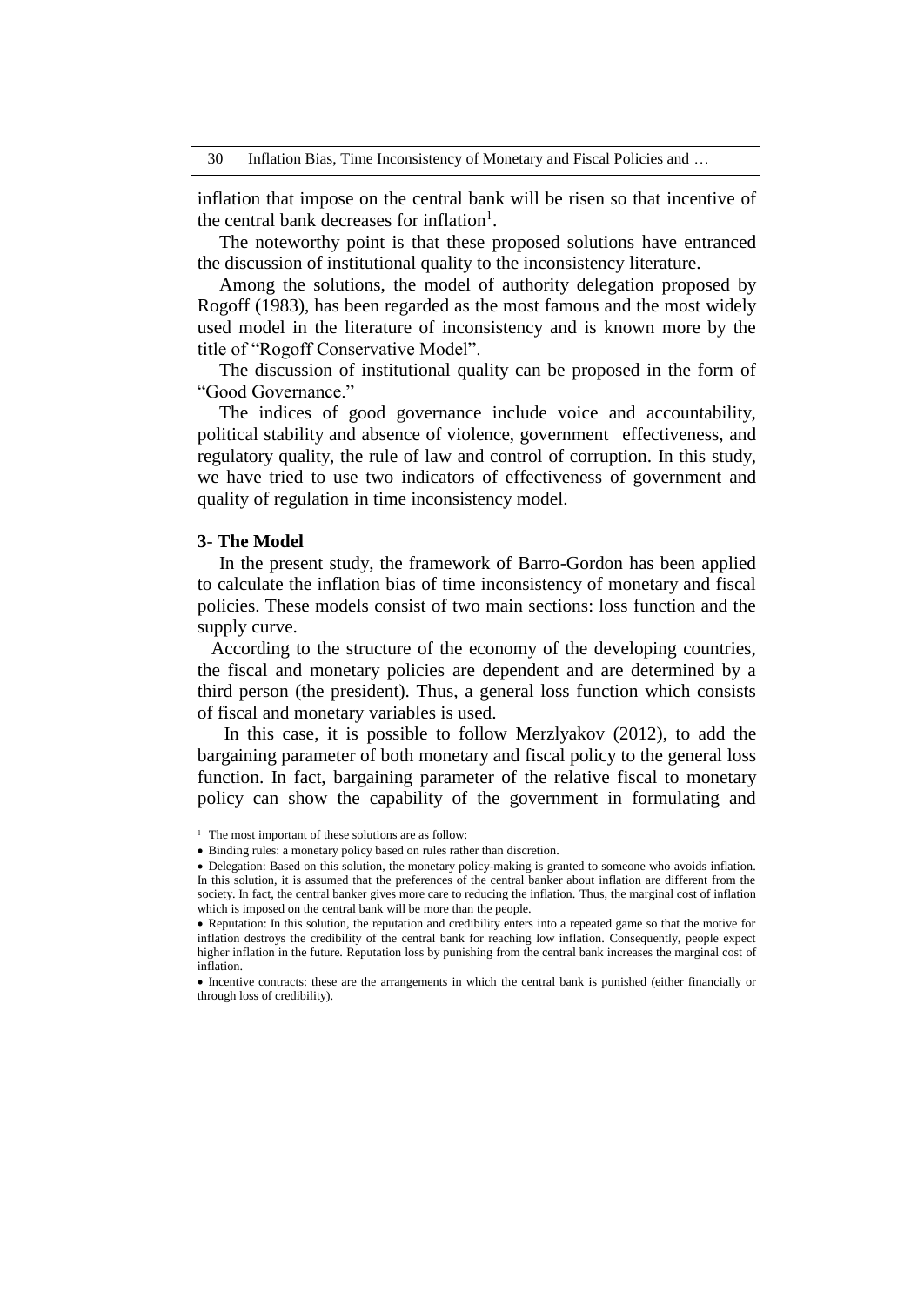implementing the economic policies. That is why it has been considered as an indicator of institutional quality (quality of government regulation). The more value of this parameter increases the weight of the fiscal policy relative to the monetary policy in policy-making and fiscal policy has more domination over monetary policy. With the increase in the fiscal domination, the probability of applying discretional behavior for compensating the budget deficit and debt payment will increase and as a result more inflation bias can be observed.

Therefore, the general loss function including the variables of inflation, output gap and budget balance. In sum, the general loss function is written as Eq. (1):

$$
L = \frac{1}{2} \Big[ (1 + \omega) \big( \pi_t - \pi_t^* \big)^2 + \big( \alpha_{ym} + \omega \alpha_{yf} \big) \big( y^* - k \big)^2 + \omega \alpha_{xf} x^2 \Big] \tag{1}
$$

Where,  $x_t$ ,  $\pi_t$  and  $y^*$  are the ratio of budget deficit/surplus to the output, inflation rate and output gap, respectively.  $\pi_t^*$ , is the inflation target and  $\omega$  is the bargaining parameter of both policies.  $\alpha_{ym}, \alpha_{yr}$ , characterize the priorities of central bank and government in output stabilization, respectively.  $\alpha_{xf}$  is the weight that the government attaches to the budget balance. The parameter of  $k > 0$  shows the monopolistic competition or the labor market distortions. In fact, due to the presence of these distortions, the output is inefficiently low.

Another interpretation for this parameter is related to the institutions. In other words, it is stated that presence of  $k$  is due to the political pressures. In fact, the elected officials constantly tend to implement expansionary policies in order to get the people's attention and to increase the chances of their re-election. Therefore, by reforming the institutions, the political pressures can be minimized (Walsh, 2010, p.272). Accordingly, policymakers try to stabilize the output and inflation. The reverse of the parameter *k* can also be used as the indicator of the effectiveness of the government; one of the other indicators of good governance. The indicator of government effectiveness, beside the quality of public and private services, involves also their amount of independence from political pressures. The more the amount of this parameter, the more the government's activities affected by political pressures and the probability of applying discretionary policies will be increased and finally, the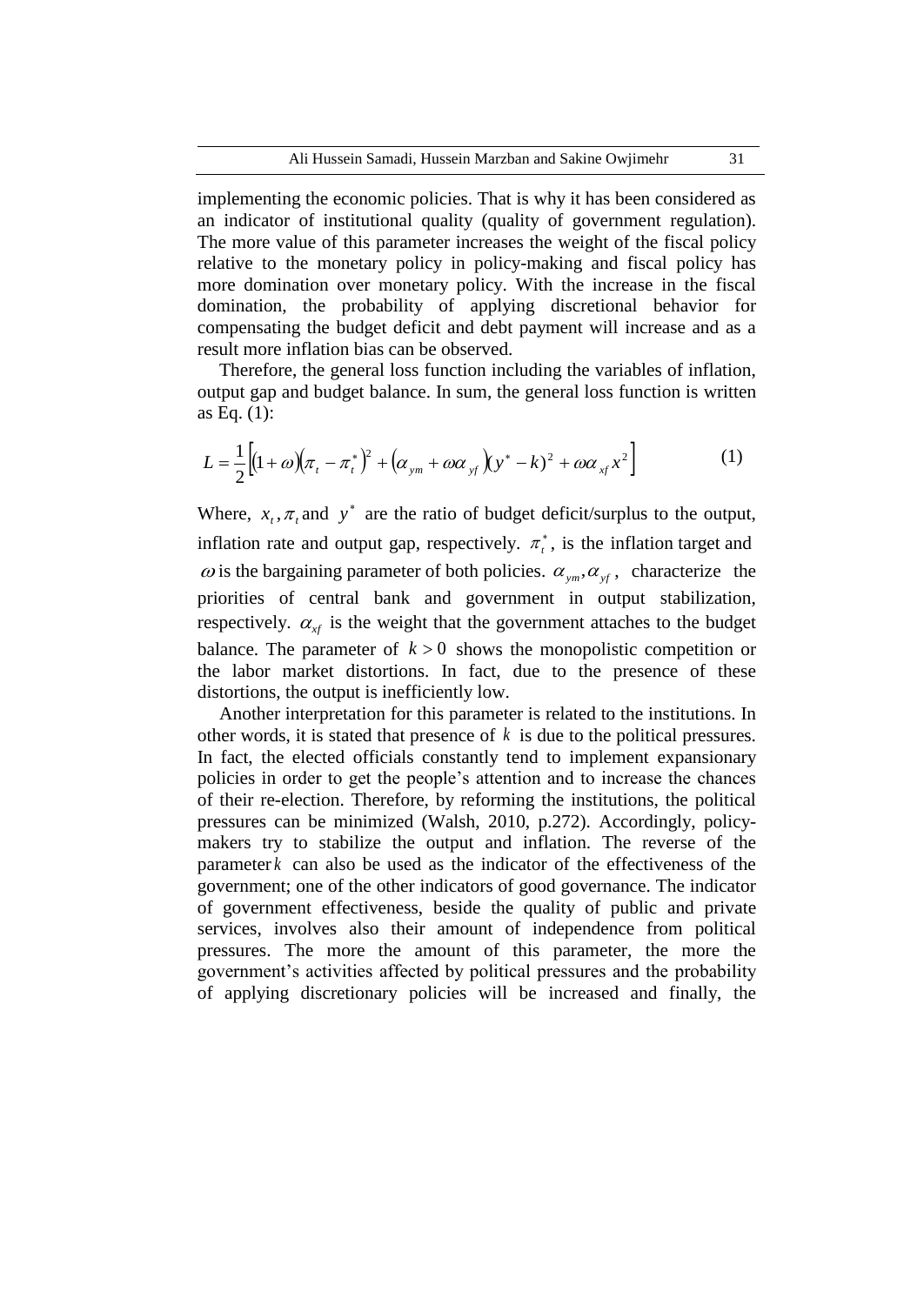inflation bias will be more. The smaller amount of *k* , the government is more independent from the political pressures and consequently, it has greater effectiveness.

The central bank, by setting the appropriate level of money supply or interest rates, can indirectly choose inflation as a policy-making tool. The goal of the central bank and government is to achieve a desirable level of inflation, but this issue has its own importance and weight for every policy-maker. The variable of tax or government expenditures can be employed as the fiscal instrument. In this paper, without accurate determination of this issue, it is assumed that the variable  $x<sub>t</sub>$  is the fiscal instrument. In other words, the fiscal policy-maker is able to use both of two instruments of (expenditures tools or tax) in order to create budget balance.

In Barro and Gordon- type models, the expectations-augmented Philips curve has been used for introducing the supply- side of economy<sup>1</sup>:

$$
y^* = \beta_1 \big( \pi_t - \pi_t^e \big) - \beta_2 x_t - u_t \tag{2}
$$

Where  $y^*, \pi_t, \pi_t^e$  $y^*$ ,  $\pi_t$ ,  $\pi_t^e$ , are output gap, inflation and expectation forms during the period  $t-1$  about inflation in period t, respectively. The parameter  $\beta_1$ represents the marginal benefit (extra output) that generate by the surprise inflation. The parameter  $\beta_2$ , displays the effect of fiscal policies on the output gap (the marginal benefit resulting from applying the expansionary fiscal policy) and since  $x_t = T_t - G_t$   $(G_t, T_t$  are the government expenditures and tax, respectively), the negative sign represents the positive effect of expansionary policy on the output gap. It is assumed that,  $u_t$  is the disturbance term in supply function that follows the first order autoregressive process ( $u_t = \rho u_{t-1} + \varepsilon_t$ ) and the private sector has rational expectations:

$$
\pi_t^e = E_{t-1}\pi_t \tag{3}
$$

 $\overline{a}$ 

Where  $E_{t-1}$ , is the conditional expectation on the information in the  $time t - 1$ .

<sup>&</sup>lt;sup>1</sup> In fact, Floden (1996), by comparing the different supply curves in these models has shown that the obtained results are not significantly different from each other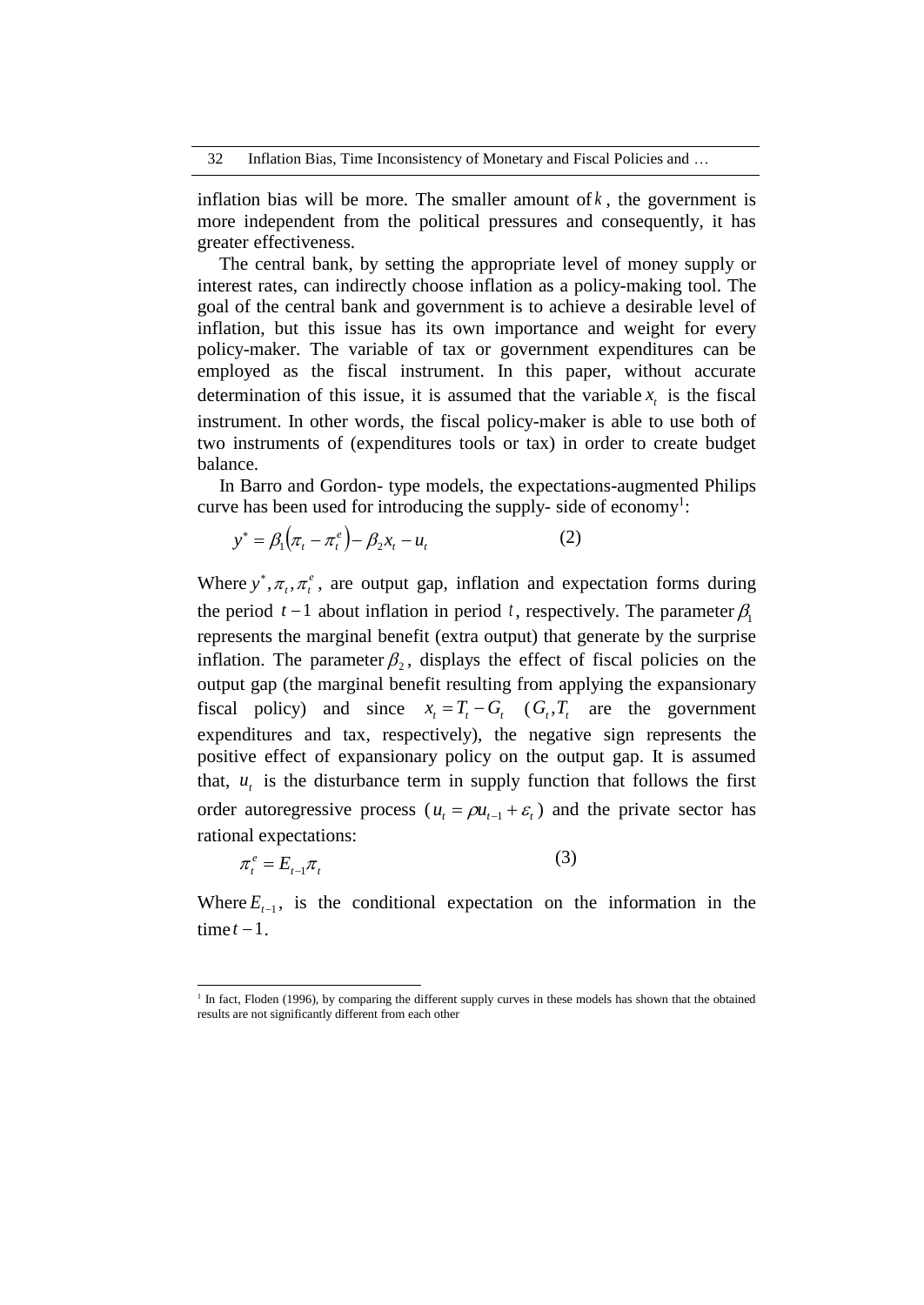#### **4- Solving the Model**

The model solution will be done by two approaches of discretion and commitment. After applying the optimization, inflation bias will be the difference of results of these two approaches. Finally, the sensitivity analysis of the parameters has also been done.

# **4-1- Discretion**

In the discretion approach, it is assumed that the government does not follow a specific rule in using its monetary and fiscal instruments and use them depending on the conditions. In this approach, the policy-maker has no control over the inflation expectations and optimization is just done in relation to the inflation and the fiscal variable. Thus, we minimize the general loss function (Eq. (1)) subject to Eq. (2). The results of the firstorder condition are calculated  $\frac{1}{1}$  and by combining the results, inflation due to discretion is obtained as Eq. (4):

$$
\pi^{D} = \frac{\pi^{*}\left(1+\mu\frac{(1+\omega)\beta_{2}^{2}}{\omega\alpha_{xf}\beta_{1}}\right)+\mu(\beta_{1}\pi^{e}+u_{t}+k)}{1+\mu\left(\frac{(1+\omega)\beta_{2}^{2}}{\omega\alpha_{xf}\beta_{1}}+\beta_{1}\right)}
$$
(4)

## **4-2- Commitment**

By assuming that z is the economic shocks, the two fiscal and monetary instruments are considered as  $x(z)$ ,  $m(z)$ . Minimizing the general loss function will be done by considering monetary and fiscal rules. About the inflation, it is assumed that:

$$
\pi_t = \pi^e + au_t \tag{5}
$$

Where  $\pi^e$  is the expected inflation value and *a* is the coefficient which shows how the supply shocks affect the inflation. About the fiscal instrument, it is also assumed that:

$$
x_t = x_0 + bu_t \tag{6}
$$

Where  $x_0$  is the initial budget balance that the government is responsible to maintain so that in every period, the balance budget of  $x_t$  just changes

 1 . The results of the first and second order condition are presented in Appendix A.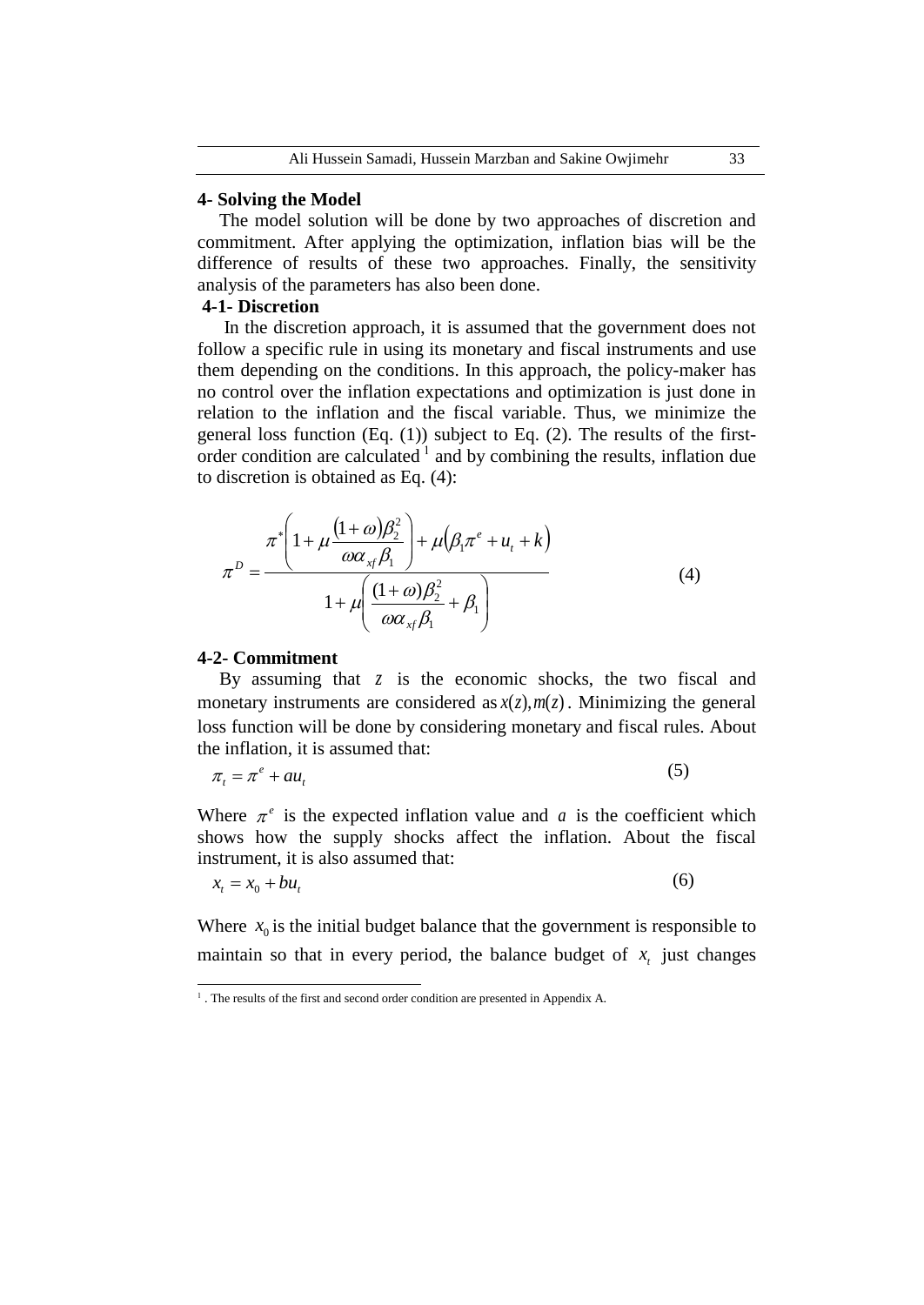proportionate to  $b$  due to the occurrence of economic shocks. By this rule, before the formation of people's expectations and before observing the shocks  $u_t$ , the central bank is committed to certain values of  $\pi^e$  and the government is committed to certain values of  $x_0$ . After the occurrence of shocks, the policy-maker tries to choose  $a$  and  $b$  in a way that the expected value of the loss functions reaches its minimum amount. After differentiation from Eq. (1) subject to Eq. (2), in relation to  $a$  and  $b$ , optimized inflation by the rule is represented as Eq.  $(7)$ :<sup>1</sup>

$$
\pi^{c} = \pi^{e} + \frac{\mu u_{t}}{1 + \mu \left(\frac{(1+\omega)\beta_{2}^{2}}{\omega \alpha_{xf} \beta_{1}} + \beta_{1}\right)}
$$
(7)

### **4-3- Calculating Inflation Bias**

In order to calculate the amount of inflation bias resulting from discretional policies, the difference of inflation by two approaches of discretion (Eq. (4)) and commitment (Eq. (7)) is calculated. This difference has been shown as Eq. (8):

$$
\pi^{D} - \pi^{C} = \frac{(\pi^{*} - \pi^{e}) \left(1 + \mu \frac{(1+\omega)\beta_{2}^{2}}{\omega \alpha_{xf}\beta_{1}}\right) + \mu k}{1 + \mu \left(\frac{(1+\omega)\beta_{2}^{2}}{\omega \alpha_{xf}\beta_{1}} + \beta_{1}\right)}
$$
(8)

Eq. (8), Shows that if the expected inflation  $(\pi^e)$  is lower than the target inflation ( $\pi^*$ ), the inflation bias of applying discretionary monetary and fiscal policies will be more. In other words, if the people's inflation expectations become lower than the inflation target, the incentive of the policy-maker to trade– off output with inflation and applying the discretionary policies will be more. Thus Eq. (8) confirms theory of Kydland and Prescott (1977) and that of Barro-Gordon (1983).

In addition, with the increase in the political pressures on the government *k* ) and in other words, with the decline of amount of its effectiveness, the inflation bias resulting from the discretional policies increases. Because by increasing the political pressures, the policy-maker

 $\overline{a}$ 

<sup>&</sup>lt;sup>1</sup> The results of the first and the second condition are provided in Appendix B.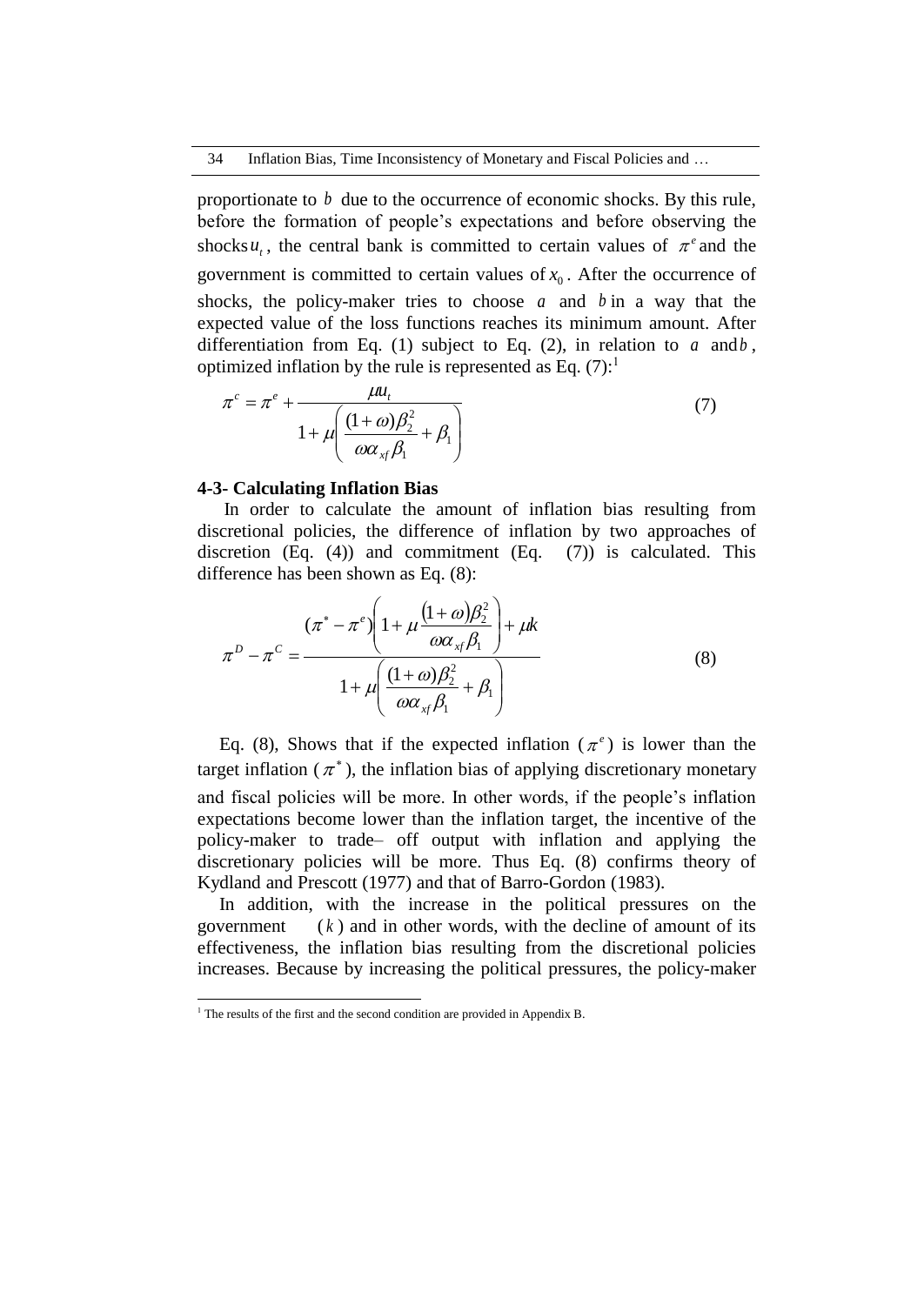pays more attention to the expansion of the output and his incentive increases for exchanging the output with inflation. Thus, the inflation bias resulting from the discretional policies also increases. On the other hand, Eq. (8) is linked with the equation which Walsh (2010) has obtained for inflation by the monetary discretionary policy (without embedding the fiscal policy in the model).

Before calculating the inflation bias, the parameters  $\beta_1, \beta_2, \mu, k, \omega, \alpha_{xf}, \alpha_{yn}, \alpha_{yf}$ , the mean value of the expected inflation and target inflation should be calculated. For calculating two parameters of  $\beta_1$ ,  $\beta_2$ , Eq. (3) has been used and the values of these two parameters are 0.0003 and 2.5×10<sup>-5</sup> respectively. Then using the values of  $\beta_1$ ,  $\beta_2$  in the Eq. (A.2) and (B.5), the values  $\mu = 80.48$ ,  $k = .25$ , have been calculated. The values related to  $\alpha_{xf} = .75$ ,  $\alpha_{yn} = 0.75$ ,  $\alpha_{yf} = 1.5$ , are also taken from the study of Merzlyakov<sup>1</sup> (2012). In the following, by substituting the value of the parameters of Eq. (A.7), the value of parameter  $\omega = 0.002$  has been extracted. For measuring the inflation bias, one of the parameters has been the target inflation. To calculate this parameter, mean values of specified target inflations in five development plans of Iran have been used, that is 11.82. Inflation with one lag plus Exchange rate changes has also been considered as expected inflation whose mean value is 20.12%.

By replacing parameters values in Eq. (8), the amount of inflation bias obtained 9.8%. The observed inflation is 19.83 but sum of inflation bias and target inflation is 21.62 that are about 2% more.

For the better result, we used Misery Index, instead of inflation. Misery Index is sum of inflation and unemployment, which is 30.82% on average. By using Misery Index, policy bias is equal to 10.11%. If we add policy bias to target policy, the result is 30.88 that is much close to observed Misery Index. Therefore, our results are improved.

#### **4-4- Sensitivity Analysis**

 $\overline{a}$ 

The results of the sensitivity analysis of the amount of inflation bias to some parameters of the model  $\beta_2$ ,  $\beta_1$ ,  $\omega$ ,  $\alpha_{xf}$  are shown in the following.

 Fig. (1) Shows the analysis of the sensitivity of the inflation bias to the weighted coefficient of the budget balance. As it shown, the more the

<sup>1</sup> . Merzlyakov (2012) has introduced Russian economy as a developing economy and has tried to calculate the parameters using the numerical solving methods.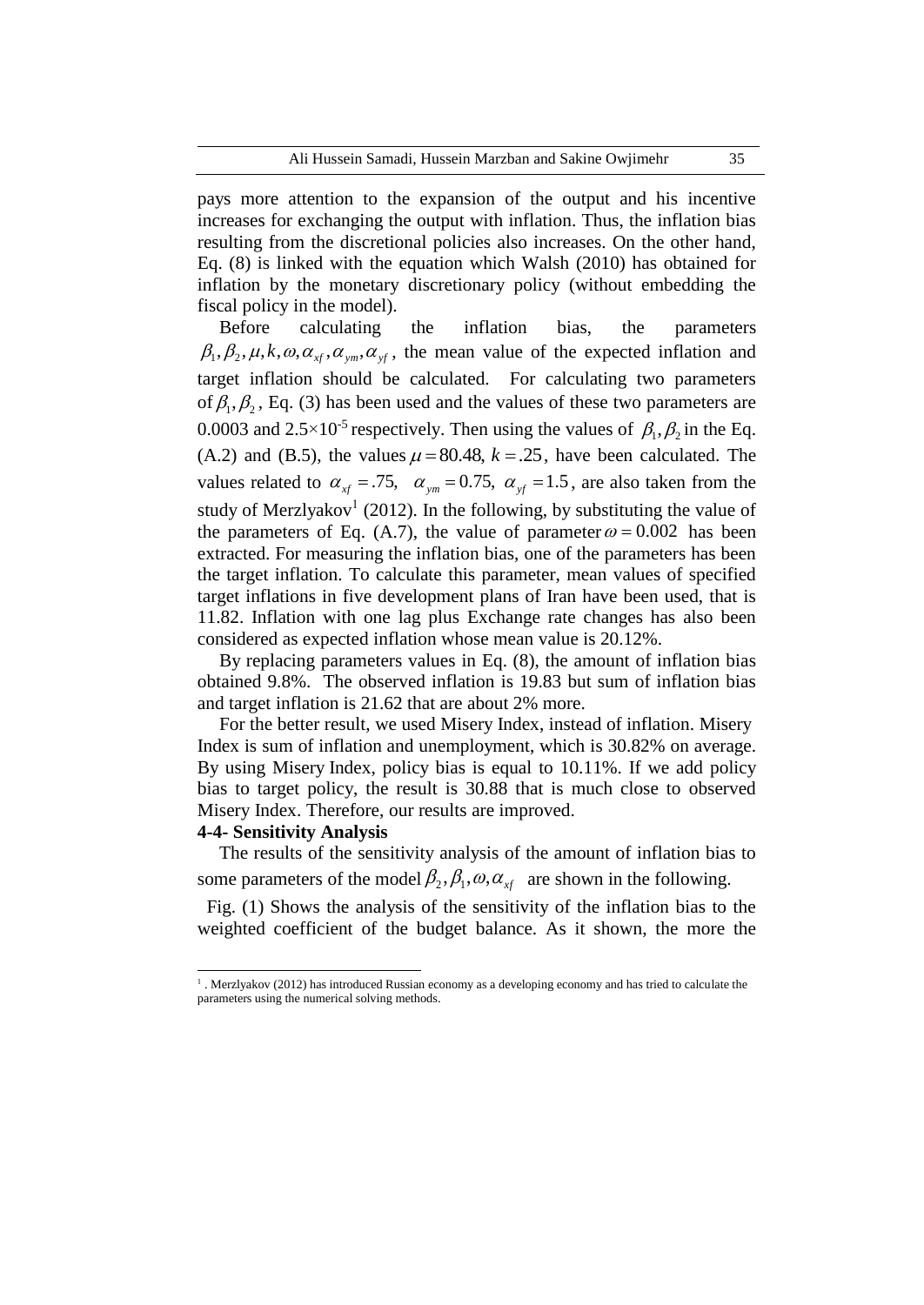government's attention to maintain the budget balance, i.e. if  $\alpha_{xy}$ increases, the inflation bias will rise. In other words, when the government pays more attention to compensating the budget deficit, if tax is not adequate to finance the government expenses, policy maker tries to compensate it by increasing using of oil incomes or borrowing from the central bank. All these cases will lead to increase monetary base and raise inflation.



**Fig (1). Sensitivity Analysis of Inflation Bias with Respect to the Balance Budget Coefficient**

**Source:** Research finding

Fig. (2) Shows the inflation bias sensitivity analysis to the bargaining coefficient,  $\omega$ . According to this figure, we can observe that increasing the bargaining power of the policy-maker, raises the inflation bias. Since the bargaining parameter of the policy-maker for choosing the fiscal policy relative to the monetary policy is the indicator of regulatory of the quality of government, this figure shows that if the bargaining parameter of fiscal policy relative to monetary policy increases, the index of regulatory the quality of the government will be lower. Because with increase in this parameter, the regulation of the policies will be towards fiscal policies and the central bank will become more passive.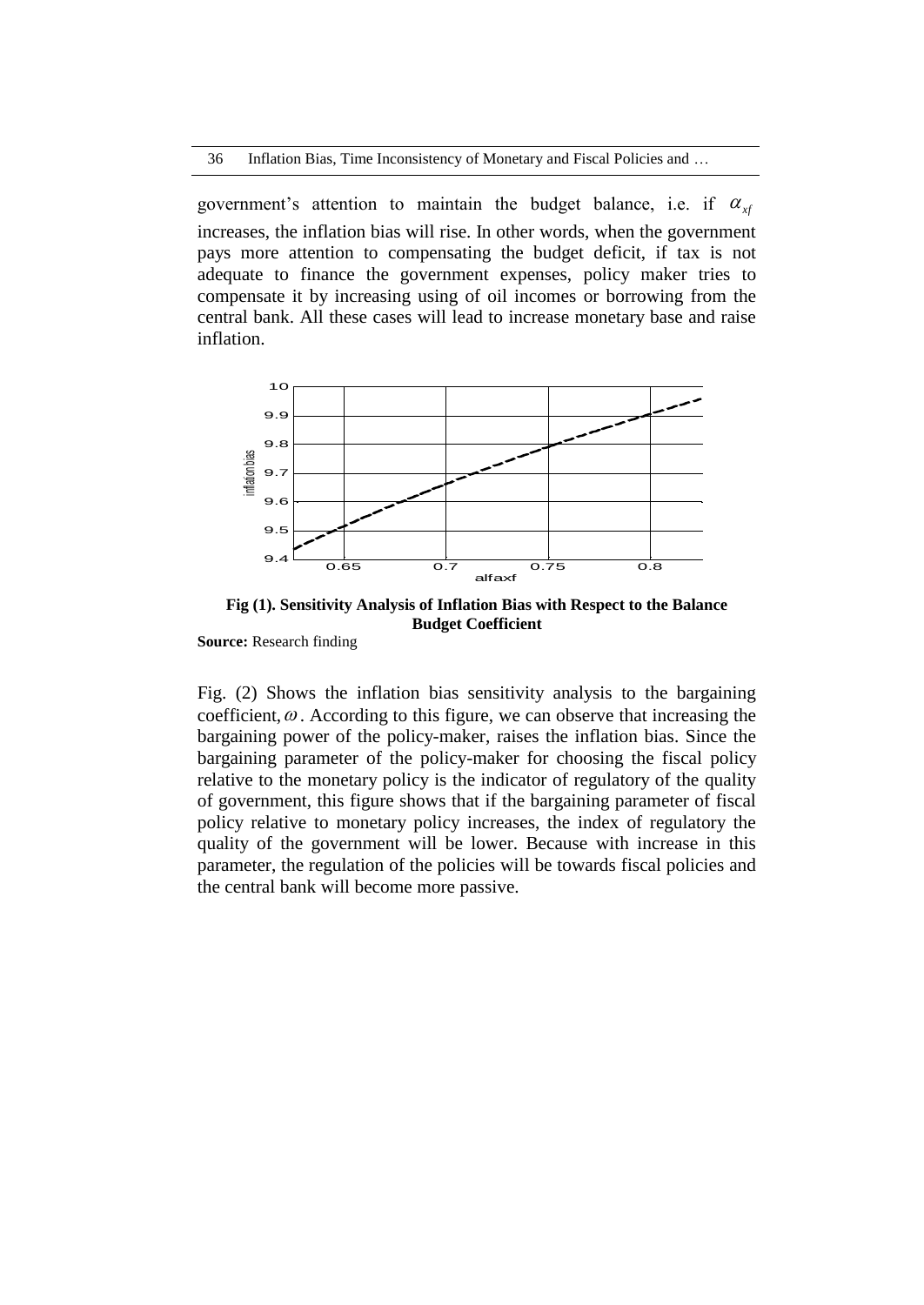

**Fig (2). Sensitivity Analysis of Inflation Bias with Respect to the Bargaining Coefficient** 

**Source:** Research finding

In conditions of active fiscal policy and passive monetary policy, when taxes do not meet the government expenses, the seigniorage should establish government budget constraint. In these circumstances, the monetary policy must be adjusted so that sufficient seigniorage is made available to the government to meet the government's budget deficit. Therefore, in accordance with the changes in prices and inflation, fiscal policies will change (Walsh, 2010, p.143). In sum, based on Fig. (2), it can be said that the weaker index of the quality of regulation, increases the probability of fiscal domination in the economy and raises the policymaker's incentives to apply more discretionary policies. As a result, the inflation bias also increases.

 Fig. (3) Shows the relationship between the marginal benefit of the inflation  $(\beta_1)$  with the inflation bias. In fact, if the increase of output due to surprise inflation become greater,  $(\beta_1)$  is greater), then the policy-maker is more inclined to use such discretional policies. But based on model of Barro-Gordon (1983), this policy will lead to inflation. Thus, the policymakers in low levels of inflation compared to its high levels will be more motivated to trade- off output with inflation. Therefore, by increasing  $\beta_1$ , applying discretional policies will increase and, consequently the inflation bias will increase proportionate to the amount of  $\beta_1$ .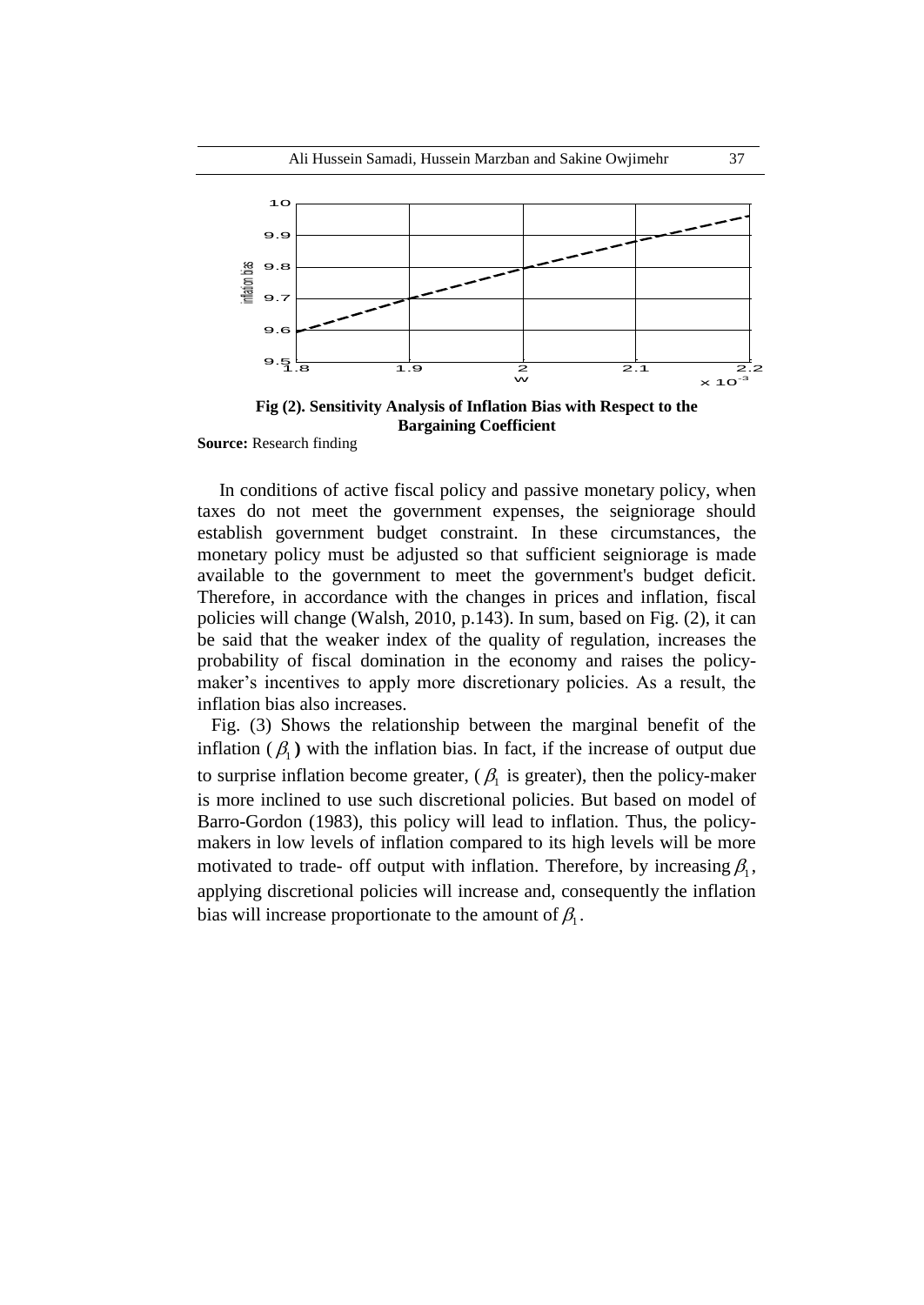

**Fig (3). Sensitivity Analysis of Inflation Bias with Respect to marginal Benefit of Inflation**

**Source:** Research finding

The amount of the changes of inflation bias based on the marginal benefit resulting from the application of expansionary fiscal policies  $\beta_2$  is also shown in Fig. (4). Based on this, it can be observed that with the increase in the marginal benefit resulting from using the expansionary fiscal policy, the inflation bias will asymptomatically move to zero (target inflation). In fact, as far as the policy-maker is able to increase the output using expansionary fiscal policies (increasing the expenses or decreasing the tax), he/she will pay less attention to the tradeoff between inflation and output and less incentive will be put into use surprise inflation. Then, the inflation resulting from using discretional policies will be lower.



**Fig (4). Sensitivity Analysis of Inflation Bias Respect to Marginal Benefit of the Expansionary Fiscal policy**

**Source:** Research finding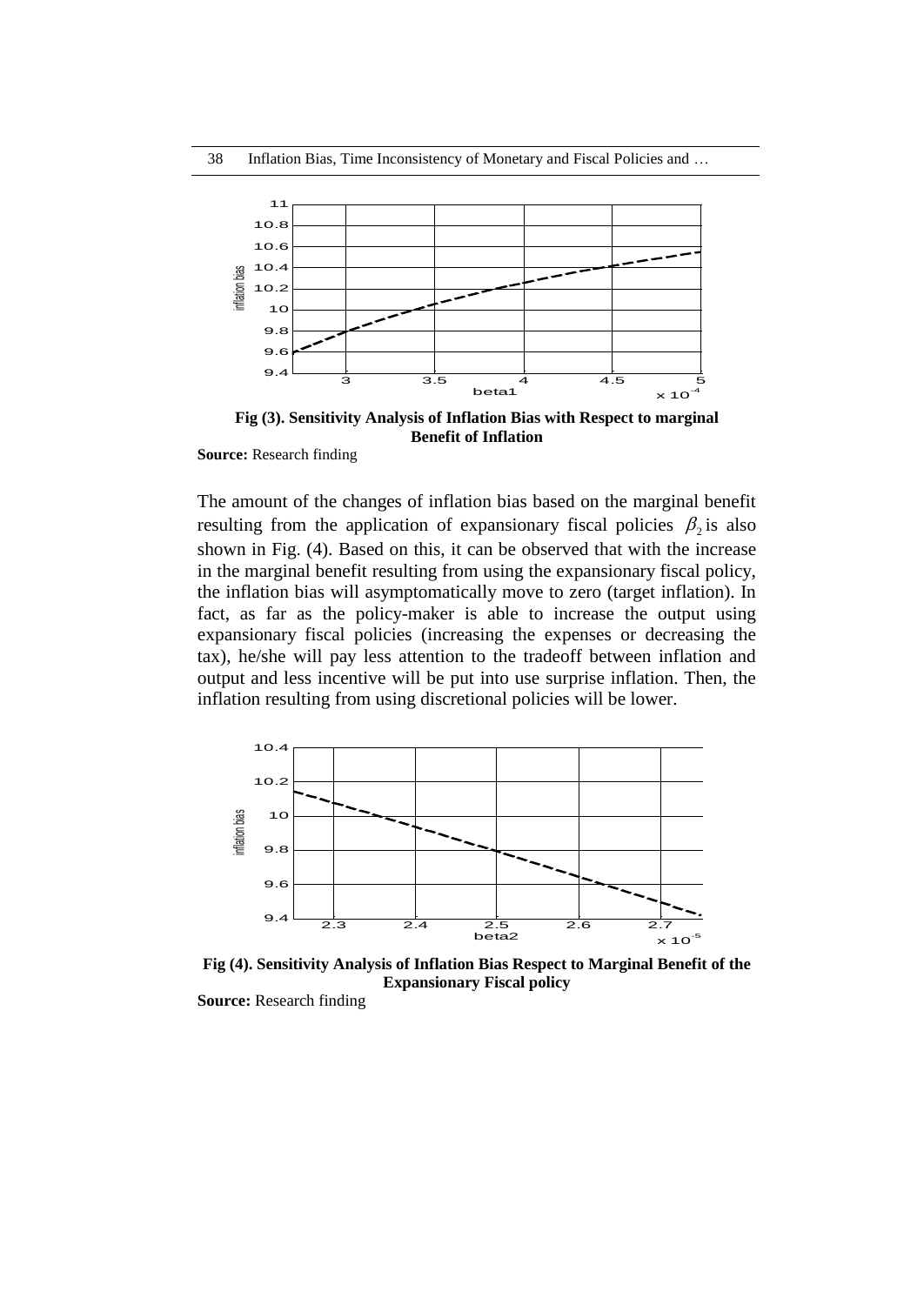# **5- Concluding Remarks**

Although economists have mentioned various determinants of inflation in developing countries with weak institutional quality, but the discussion of discretionary policies has less often attracted their attention. Therefore, in this paper we have tried to study a model of Barro-Gordon type, time inconsistency of monetary and fiscal policies at the same time. On the one hand, given that the institutional conditions in developing countries have certainly a great effect on the inflation bias, therefore, in this study with the use of a general loss function that has both monetary and fiscal policies at the same time, two indicators of good governance in the model, have thus been defined. The political pressures parameter has been used as the indicator of the government effectiveness and the bargaining parameter has been used as the indicator of regulation quality.

 In fact, we have extended Walsh (2010)'s model by adding fiscal and institutional variables. So the results of these two models have been compared and showed that Walsh's result can be obtained from our model by sacrificing adding parameters.

 The experimental results of the model indicated high inflation bias in Iran's economy (1991-2016) due to the presence of discretionary policies. Based on the result of the present paper, we suggest that:

 First, central bank in Iran should be more independent. Second, government and central bank should avoid discretionary policies as much as they can.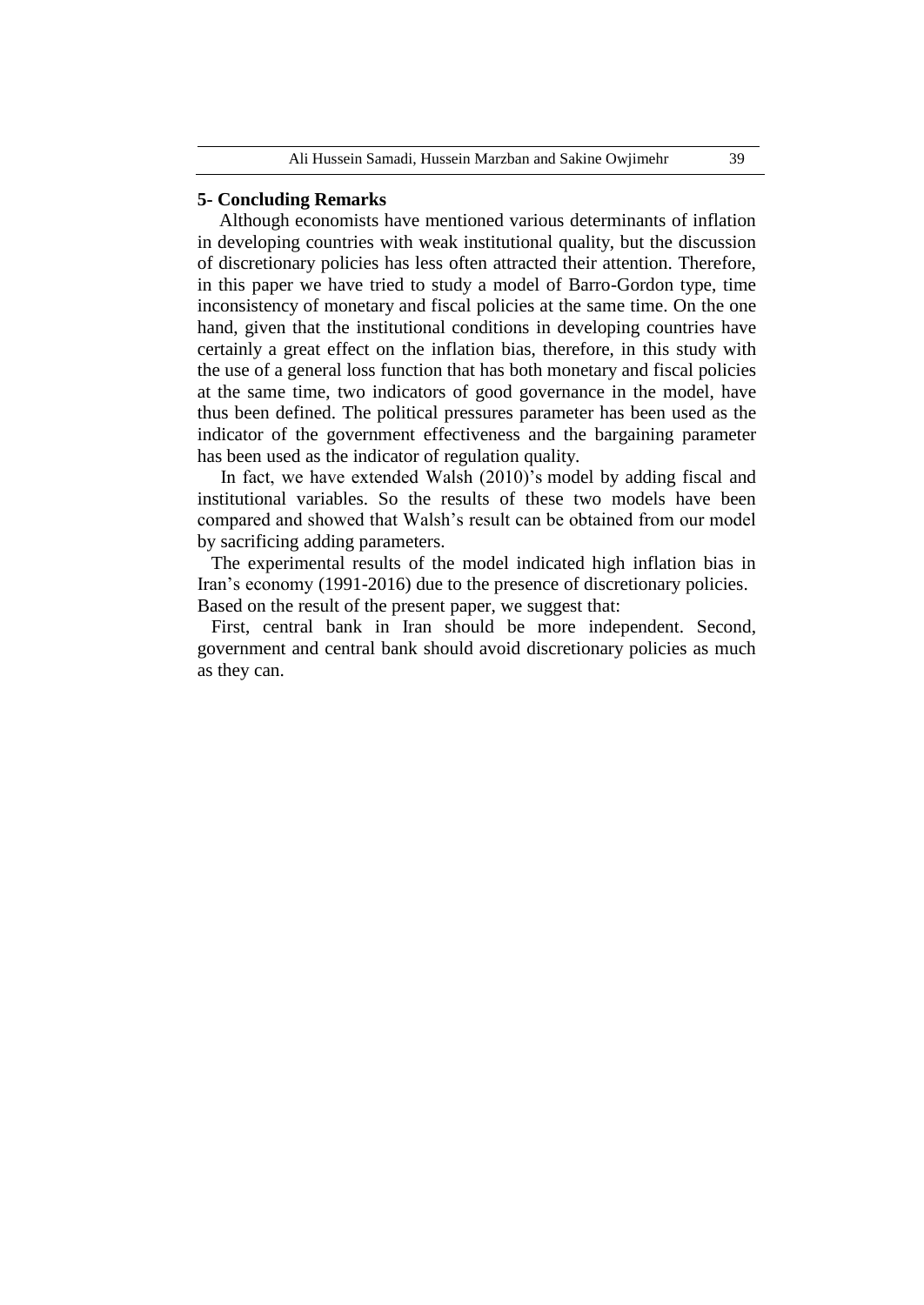### **References**

1- Apel, M. and P. Jansson (1999). "System estimates of potential output and the NAIRU," Empirical Economics," Vol.24; 373-388.

2- Bai,.Y and T. Kirsanova (2014). "Infrequent Fiscal Stabilization," Economics Working Paper Series 2014/020. Lancaster University Management School.

3- Barro, R. J. and D. B. Gordon (1983). "Rules, discretion and reputation in a model of monetary policy," Journal of Monetary Economics, Vol.12; 101-121.

4- Corrado, L. and S. Holly (2003). ["Nonlinear phillips curves, mixing](http://dx.doi.org/10.1016/S0165-1889%2802%2900184-7)  [feedback rules and the distribution of inflation and output,](http://dx.doi.org/10.1016/S0165-1889%2802%2900184-7)" Journal of Economic Dynamics and Control, Vol.28; 467-492.

5- Cukierman, A. (2000). "The inflation bias result revisited," Tel-Aviv University, Mimeo.

6- Dixit, A., and L. Lambertini (2003). "Interactions of commitment and discretion in monetary and fiscal policies," American Economic Review,Vol.93; 1522-1542.

7- Floden, M. (1996). "The time consistency problem of monetary policy under alternative supply side modeling," Working Paper, Stockholm University.

8- Himmels, Ch., and T. Kirsanova. (2013). "Escaping Expectation Traps: How Much Commitment Is Required," *Journal of Economic Dynamics and Control*. Vol.37, 649–665.

9- Huang., H. and S. J. Wei ( 2006). "Monetary policies for developing countries: The role of institutional quality," Journal of International Economics,Vol.70 ; 239–252.

10- Jones, D and A. Mahajan (2015). " Time-Inconsistency and Saving: Experimental Evidence from Low-Income Tax Filers ," NBER Working Paper Series, 21272.

11- Kydland, F. E. and E. C. Prescott (1977). "Rules Rather Than Discretion: The Inconsistency of Optimal Plans," Journal of Political Economy, Vol.85; 473—91.

12- Lucas, R. E., and N. L. Stokey (1983). "Optimal fiscal and monetary policy in an economy without capital," Journal of Monetary Economics,Vol.12; 55–93.

13- Merzlyakov,S. (2012). "Strategic interaction between fiscal and monetary policies in an export-oriented economy," Panoeconomicus, Vol.2; 201-216.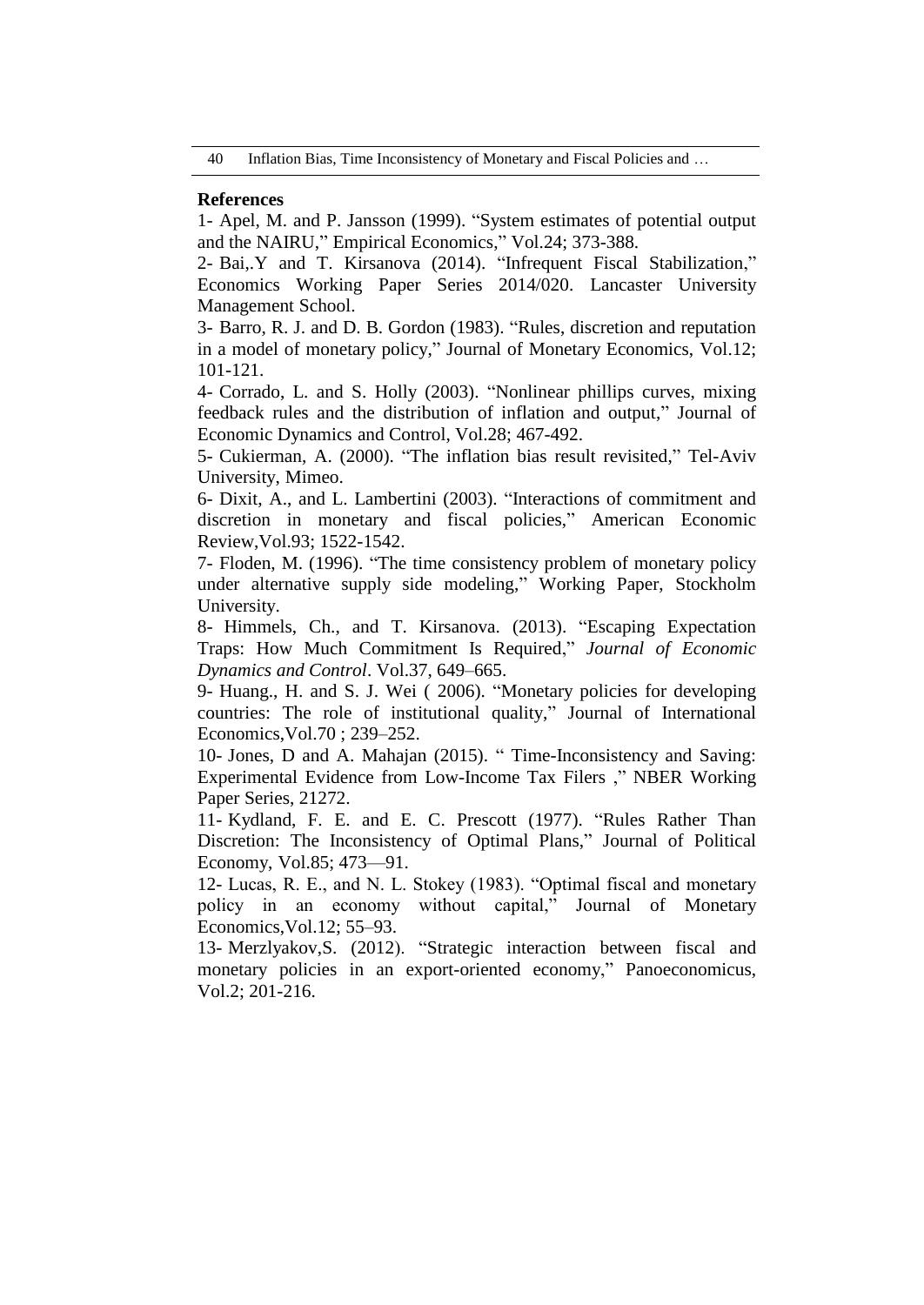14- Rogoff, K. (1985) . "The optimal degree of commitment to an intermediate monetary target," *The* Quarterly Journal of Economics, Vol.100; 1169-1189.

15- Stowe, K. (1992). " Good piano won't play bad music: administrative reform and good governance," Public Administration, Vol.70; 387-394.

16- Surico, P. (2008). " Measuring the time inconsistency of us monetary policy," Economica, Vol.75; 22–38.

17- Walsh. C. (2010). Monetary Theory and Policy. Third Edition. Massachusetts Institute of Technology.

18- Wyplosz, Ch. (2005). " Fiscal policy: institutions versus rules," National Institute Economic Review, Vol.191; 70-84.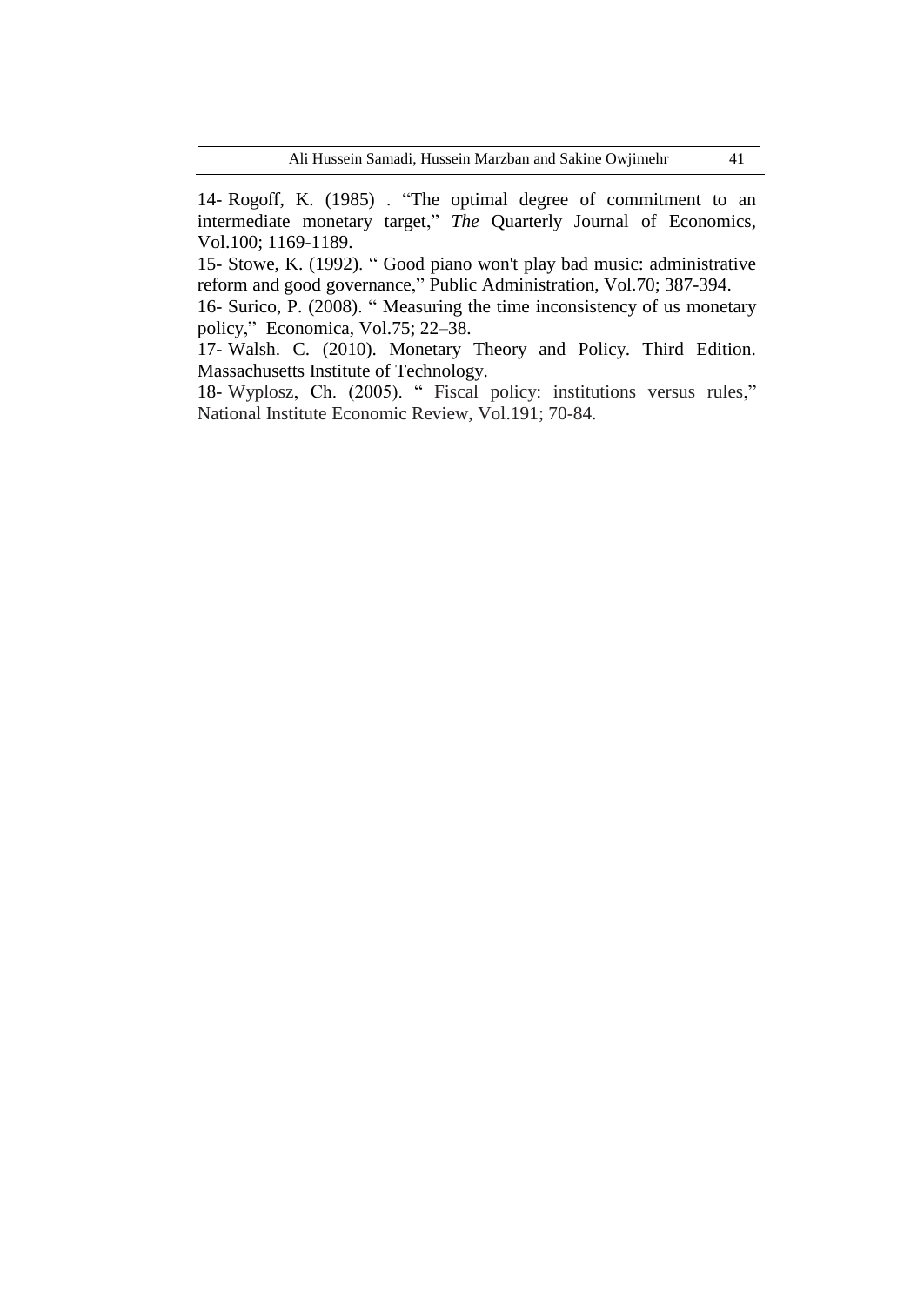#### **Appendix A**

The result of differentiation of the Eq. (1) subject to Eq. (2), relative to inflation, is obtained as Eq. (1):

$$
(1+\omega)(\pi_t - \pi^*) + (\alpha_{ym} + \alpha_{yr})\beta_1(y_t^* - k) = 0
$$
 (A.1)

$$
\pi_t = \pi^* - \frac{(\alpha_{ym} + \omega \alpha_{xf})}{1 + \omega} \beta_1 (y^* - k)
$$
\n(A.2)

For simplicity we put:

$$
\frac{(\alpha_{ym} + \omega \alpha_{gf})}{1 + \omega} \beta_1 = \mu
$$
 (A.3)

By substituting Eq. (3) and Eq. (A.3) in (A.2), we will have:

$$
y^* = \pi^* - \mu[\beta_1(\pi_t - \pi_t^e) - \beta_2 x_t - u_t - k]
$$
 (A.4)

And after simplification, one can obtain the optimized inflation in terms of the budget balance as the following equation:

$$
\pi_{t} = \frac{\pi^{*} + \mu(\beta_{1}\pi^{e} + u_{t} + k)}{1 + \mu\beta_{1}} + \frac{\mu\beta_{2}}{1 + \mu\beta_{1}}x_{t}
$$
\n(A.5)

Also the results provided for the first-order condition with respect to the budget balance are obtained in the form of the following equation:

$$
-(\alpha_{ym} + \alpha_{xf})\beta_2(y_t^* - k) + \omega \alpha_{xf} x_t = 0
$$
\n(A.6)

The results of the second-order condition of the public loss function of inflation and the budget balance are, respectively, shown in Eq. (A.7) and Eq. (A.8):

$$
(1+\omega) + (\alpha_{ym} + \omega \alpha_{wf})\beta_1^2 \tag{A.7}
$$

$$
\left(\alpha_{\rm ym} + \alpha \alpha_{\rm yf}\right) \beta_2^2 \left(\mathbf{y}^* - \mathbf{k}\right) + \alpha \alpha_{\rm xf} \tag{A.8}
$$

By assuming the parameters of the model as positive, it can be observed that both Eq. (A.7) and Eq. (A.8) are positive. It means that the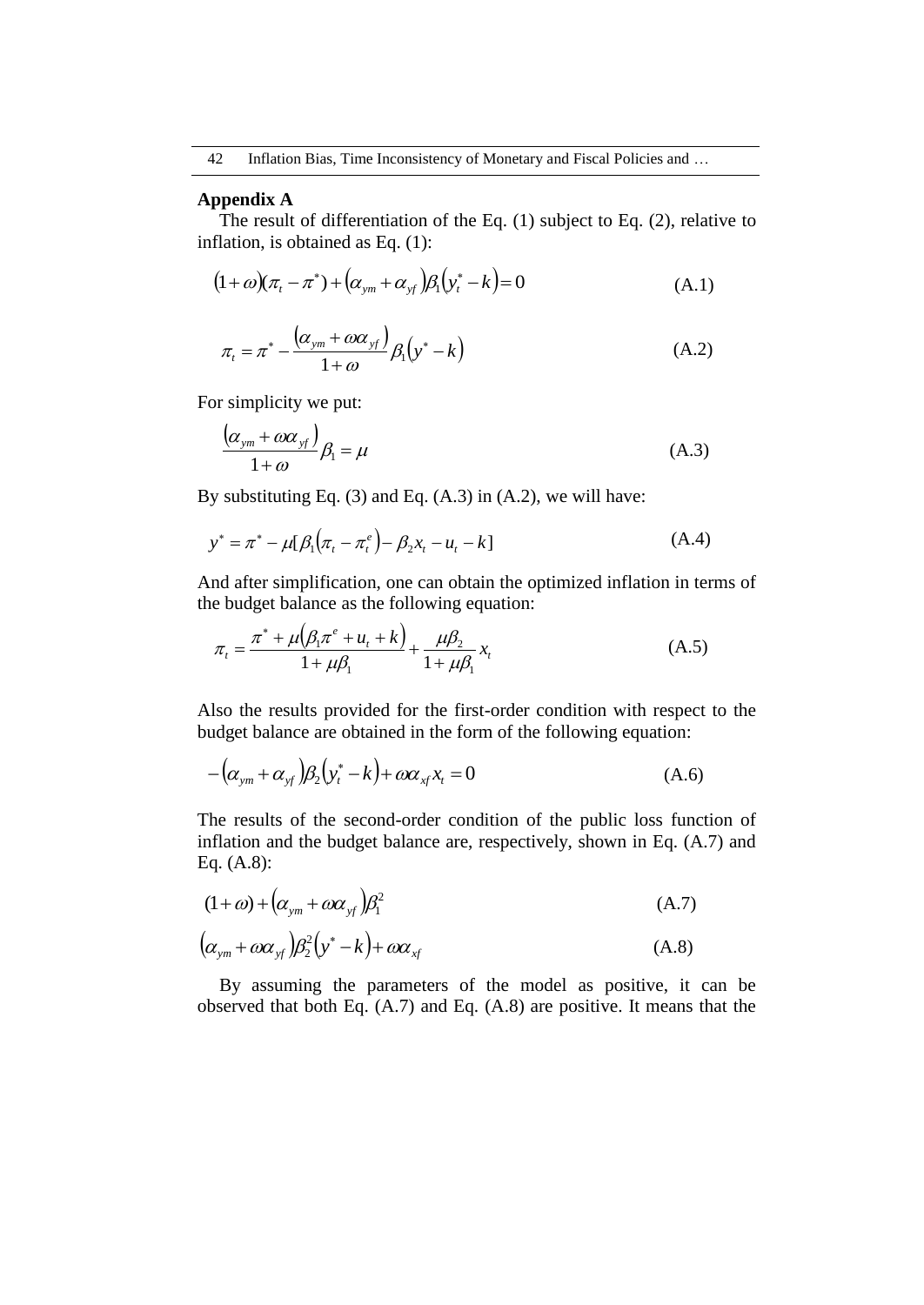general loss function has been concave with respect to inflation and budget balance function, and they have minimum value. By combining Eq. (A.6) and Eq. (A.2), one can obtain the optimized inflation with respect to the parameters of the model and those of the balance:

$$
\pi_t = \pi^* - \frac{\omega \beta_1 \alpha_{xf}}{(1+\omega)\beta_2} x_t \tag{A.9}
$$

By substituting (2) in (A.6) and making  $(\alpha_{_{\rm\scriptscriptstyle V\!I\!I\!I}}+\varpi\alpha_{_{\rm\scriptscriptstyle V\!I\!I}})$ *xf*  $y_m$   $\omega u_y$  $\omega\alpha$  $(\alpha_{_{\it ym}} + \varpi \alpha_{_{\it yf}})\beta_{_{\it 2}}$ equivalent

with  $\Phi$ , we will obtain:

$$
x_t = \frac{\Phi}{1 + \Phi \beta_2} \left( \beta_1 \pi_t - \beta_1 \pi^e - u_t - k \right)
$$
 (A.10)

After substituting (A.10) in (A.5) we have:

$$
\pi_{t} = \frac{\pi^{*} + \mu(\beta_{1}\pi^{e} + u_{t} + k)}{1 + \mu\beta_{1}} + \frac{\mu\beta_{2}\Phi}{(1 + \mu\beta_{1})(1 + \Phi\beta_{2})}\left(\beta_{1}\pi_{t} - \beta_{1}\pi^{e} - u_{t} - k\right) =
$$
\n
$$
\frac{\mu(\beta_{1}\pi^{e} + u_{t} + k)}{1 + \Phi\beta_{2} + \mu\beta_{1}} \tag{A.11}
$$

Then, after substituting  $\Phi$  with respect to  $\mu$  as  $\Phi = \left(\frac{(1+\omega)p_2}{\omega\beta_1\alpha_{\rm rf}}\right)\mu$  $\omega$ ) $\beta$  $\overline{\phantom{a}}$  $\overline{\phantom{a}}$ J  $\setminus$  $\mathsf{I}$  $\mathsf{I}$  $\overline{\mathcal{L}}$  $\Phi = \frac{(1+$  $1 - x$ *xf*  $(1+\omega)\beta_2$ , the inflation under discretion  $(\pi^D)$  will obtain as the Eq. (A.12):

$$
\pi^{D} = \frac{\pi^{*}\left(1+\mu\frac{(1+\omega)\beta_{2}^{2}}{\omega\alpha_{xf}\beta_{1}}\right)+\mu(\beta_{1}\pi^{e}+u_{t}+k)}{1+\mu\left(\frac{(1+\omega)\beta_{2}^{2}}{\omega\alpha_{xf}\beta_{1}}+\beta_{1}\right)}
$$
(A.12)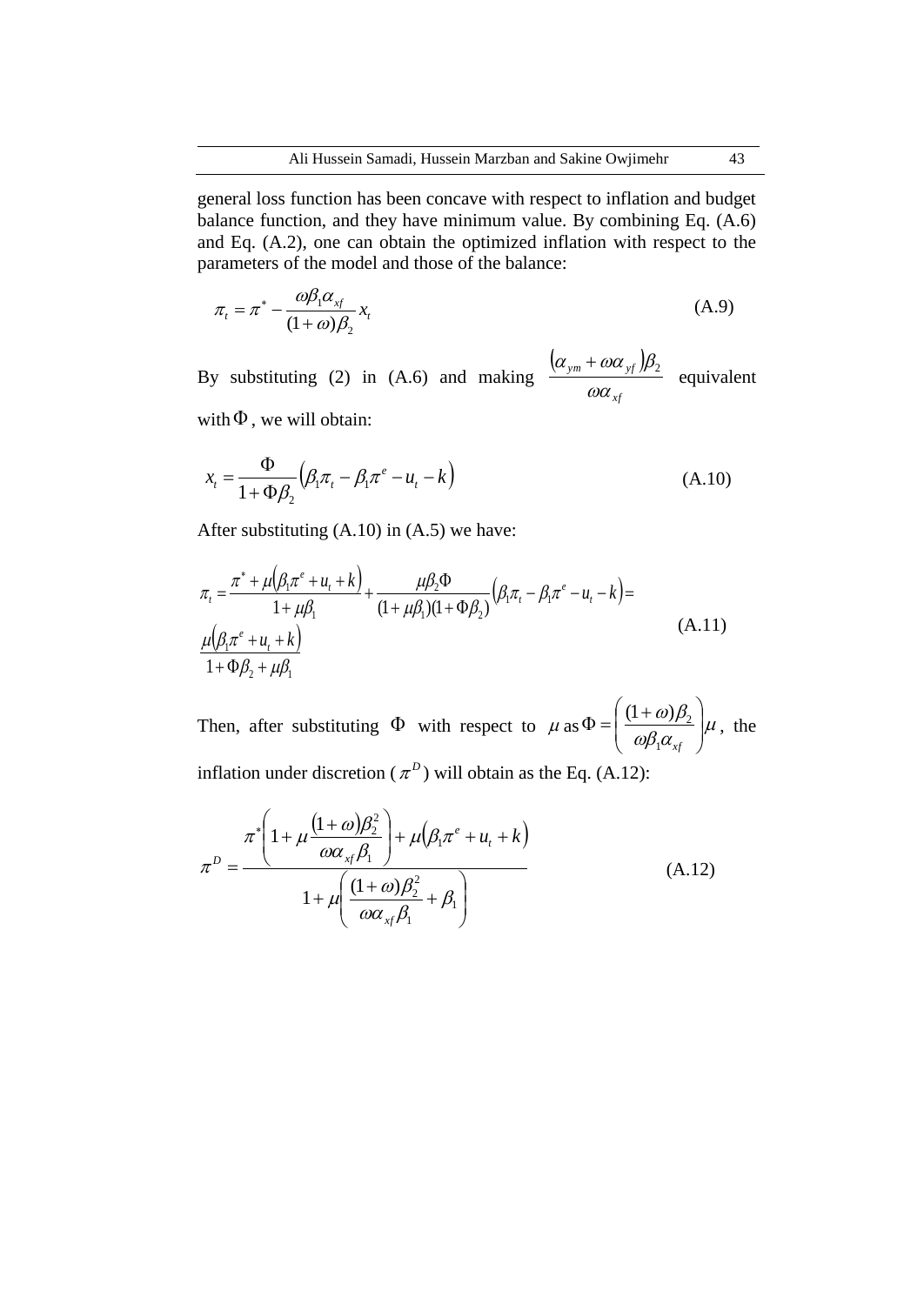### **Appendix B:**

The expectation value of Eq.  $(1)$  subject to Eqs.  $(5)$ ,  $(6)$  an.  $(2)$  can be written as  $(B.1)$ :

$$
L = E_t \frac{1}{2} \left[ \left( 1 + \omega \right) (\pi^e + a u_t - \pi^*)^2 + \left( \alpha_{ym} + \omega \alpha_{m} \right) (\beta_1 a u_t - \beta_2 (x_0 + b u_t) - u_t)^2 \right] \tag{B.1}
$$

By differentiating from Eq.  $(B.1)$  with respect to  $a$ , we can write:

$$
(1+\omega)a\sigma_u^2 + E_t(\alpha_{ym} + \omega\alpha_{m})\left(\beta_1^2a\sigma_u^2 - \beta_2\beta_2b\sigma_u^2 - \beta_1\sigma_u^2\right) = 0
$$
 (B.2)

Where  $\sigma_u^2$  is the supply shock variance and  $E_t$  is the expectation operator. By simplifying Eq. (B.2), Eq. (B.3) is:

$$
a = \frac{(\alpha_{ym} + \omega \alpha_{yf})\beta_1(\beta_2 b + 1)}{[(1 + \omega) + (\alpha_{ym} + \omega \alpha_{yf})\beta_1^2]}
$$
(B.3)

Besides, after differentiating Eq. (B.1) with respect to *b* , we can write:

$$
b = \frac{(\alpha_{\scriptscriptstyle ym} + \omega \alpha_{\scriptscriptstyle yf}) \beta_2 (a \beta_1 - 1)}{[(\alpha_{\scriptscriptstyle ym} + \omega \alpha_{\scriptscriptstyle yf}) \beta_1^2 + \omega \alpha_{\scriptscriptstyle xf}]}
$$
(B.4)

The obtained value for  $b$  in the  $(B.4)$  is substituted in  $(B.3)$  and the new value of  $a$  is obtained as  $(B.5)$  below:

$$
a = \frac{(\alpha_{ym} + \omega \alpha_{xf}) \omega \alpha_{xf} \beta_1}{[(1 + \omega) + (\alpha_{ym} + \omega \alpha_{xf}) \beta_1^2] \omega \alpha_{xf} + (\alpha_{ym} + \omega \alpha_{xf}) \beta_2^2 (1 + \omega)}
$$
(B.5)

Second-order differentiation of the general loss function or Eq. (B.1) with respect to  $a$  and  $b$  can be written, respectively, in Eq. (B.6) and Eq. (B.7):

$$
\sigma_u^2[(1+\omega) + (\alpha_{ym} + \omega \alpha_{m})\beta_1^2] \tag{B.6}
$$

$$
\sigma_u^2[\omega\alpha_{xf} + (\alpha_{ym} + \omega\alpha_{xf})\beta_2^2]
$$
\n(B.7)

By assuming that the parameters are positive, it can be observed that the general loss function relative to these two variables has been concave